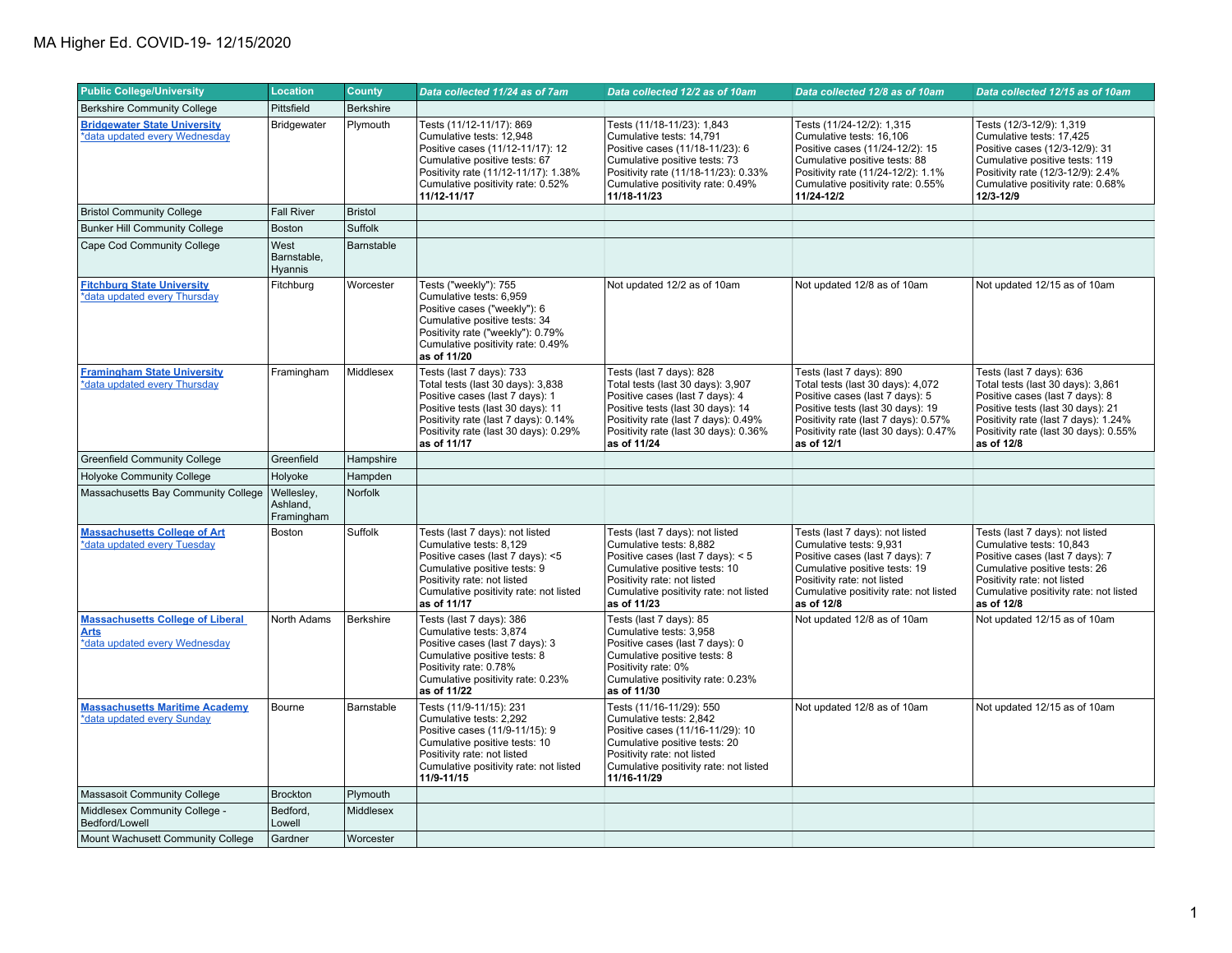| <b>Public College/University</b>                                                              | <b>Location</b>             | <b>County</b>  | Data collected 11/24 as of 7am                                                                                                                                                                                                       | Data collected 12/2 as of 10am                                                                                                                                                                                                       | Data collected 12/8 as of 10am                                                                                                                                                                                               | Data collected 12/15 as of 10am                                                                                                                                                                                               |
|-----------------------------------------------------------------------------------------------|-----------------------------|----------------|--------------------------------------------------------------------------------------------------------------------------------------------------------------------------------------------------------------------------------------|--------------------------------------------------------------------------------------------------------------------------------------------------------------------------------------------------------------------------------------|------------------------------------------------------------------------------------------------------------------------------------------------------------------------------------------------------------------------------|-------------------------------------------------------------------------------------------------------------------------------------------------------------------------------------------------------------------------------|
| North Shore Community College                                                                 | Danvers, Lynn,<br>Middleton | Essex          |                                                                                                                                                                                                                                      |                                                                                                                                                                                                                                      |                                                                                                                                                                                                                              |                                                                                                                                                                                                                               |
| Northern Essex Community College                                                              | Haverhill                   | Plymouth       |                                                                                                                                                                                                                                      |                                                                                                                                                                                                                                      |                                                                                                                                                                                                                              |                                                                                                                                                                                                                               |
| Quinsigamond Community College                                                                | Worcester                   | Worcester      |                                                                                                                                                                                                                                      |                                                                                                                                                                                                                                      |                                                                                                                                                                                                                              |                                                                                                                                                                                                                               |
| Roxbury Community College                                                                     | Boston                      | Suffolk        |                                                                                                                                                                                                                                      |                                                                                                                                                                                                                                      |                                                                                                                                                                                                                              |                                                                                                                                                                                                                               |
| <b>Salem State University</b><br>*data updated every Wednesday                                | Salem                       | Essex          | Tests (last 7 days): 1,116<br>Cumulative tests: 6,649<br>Positive cases (last 7 days): 8<br>Cumulative positive tests: 39<br>Positivity rate: 0.76%<br>Cumulative positivity rate: 0.63%<br>as of 11/19                              | Tests (last 7 days): 688<br>Cumulative tests: 7,391<br>Positive cases (last 7 days): 7<br>Cumulative positive tests: 46<br>Positivity rate: 0.78%<br>Cumulative positivity rate: 0.64%<br>as of 11/26                                | Tests (last 7 days): 1,215<br>Cumulative tests: 8,606<br>Positive cases (last 7 days): 7<br>Cumulative positive tests: 53<br>Positivity rate: 0.48%<br>Cumulative positivity rate: 0.62%<br>as of 12/3                       | Tests (last 7 days): 822<br>Cumulative tests: 9,428<br>Positive cases (last 7 days): 10<br>Cumulative positive tests: 63<br>Positivity rate: 1.31%<br>Cumulative positivity rate: 0.68%<br>as of 12/10                        |
| Springfield Technical Community<br>College                                                    | Springfield                 | Hampden        |                                                                                                                                                                                                                                      |                                                                                                                                                                                                                                      |                                                                                                                                                                                                                              |                                                                                                                                                                                                                               |
| <b>University of Massachusetts Amherst</b><br>*data updated daily                             | Amherst                     | Hampshire      | Tests (last 7 days): not listed<br>Cumulative tests: 160.766<br>Positive cases (last 7 days): 9<br>Cumulative positive tests: 401<br>Positivity rate (last 7 days): 0.61%<br>Cumulative positivity rate: 0.25%<br>as of 11/22        | Tests (last 7 days): not listed<br>Cumulative tests: 166.437<br>Positive cases (last 7 days): 0<br>Cumulative positive tests: 451<br>Positivity rate (last 7 days): 0.79%<br>Cumulative positivity rate: 0.28%<br>as of 12/1         | Tests (last 7 days): not listed<br>Cumulative tests: 173.061<br>Positive cases (last 7 days): 5<br>Cumulative positive tests: 493<br>Positivity rate (last 7 days): 0.73%<br>Cumulative positivity rate: 0.29%<br>as of 12/8 | Tests (last 7 days): not listed<br>Cumulative tests: 179.051<br>Positive cases (last 7 days): 5<br>Cumulative positive tests: 520<br>Positivity rate (last 7 days): 0.45%<br>Cumulative positivity rate: 0.29%<br>as of 12/14 |
| <b>University of Massachusetts Boston</b><br>*data update frequency unknown                   | Boston                      | Suffolk        | Not updated as of 11/24 7am                                                                                                                                                                                                          | Tests: not listed<br>Cumulative tests: 5,245<br>New positive cases: 8<br>Cumulative positive tests: 45<br>Positivity rate: 1.8%<br>Cumulative positivity rate: 0.9%<br>as of 11/21                                                   | Tests: not listed<br>Cumulative tests: 5,900<br>New positive cases: 8<br>Cumulative positive tests: 53<br>Positivity rate: 1.9%<br>Cumulative positivity rate: 0.9%<br>as of 11/28                                           | Tests: not listed<br>Cumulative tests: 6,373<br>New positive cases: 8<br>Cumulative positive tests: 67<br>Positivity rate: 1.2%<br>Cumulative positivity rate: 1.1%<br>as of 12/2                                             |
| <b>University of Massachusetts</b><br><b>Dartmouth</b><br>*data update frequency unknown      | Darmouth                    | <b>Bristol</b> | Tests (last 7 days): 1,499<br>Cumulative tests: 18,079<br>Positive cases (last 7 days): 37<br>Cumulative positive tests: 107<br>Positivity rate (last 7 days): 2.47%<br>Cumulative positivity rate: not listed<br>as of 11/22        | Tests (last 7 days): 1,671<br>Cumulative tests: 18,895<br>Positive cases (last 7 days): 37<br>Cumulative positive tests: 117<br>Positivity rate (last 7 days): 2.21%<br>Cumulative positivity rate: not listed<br>as of 11/24        | Tests (last 7 days): 928<br>Cumulative tests: 19,823<br>Positive cases (last 7 days): 13<br>Cumulative positive tests: 130<br>Positivity rate (last 7 days): 1.40%<br>Cumulative positivity rate: not listed<br>as of 12/3   | Tests (last 7 days): 772<br>Cumulative tests: 20,465<br>Positive cases (last 7 days): 15<br>Cumulative positive tests: 142<br>Positivity rate (last 7 days): 1.94%<br>Cumulative positivity rate: not listed<br>as of 12/9    |
| <b>University of Massachusetts Lowell</b><br>*data update frequency unknown                   | Lowell                      | Middlesex      | Tests ("prior week"): 1,295<br>Cumulative tests: 13,641<br>Positive cases ("prior week"): 12<br>Cumulative positive tests: 28<br>Positivity rate ("prior week"): not listed<br>Cumulative positivity rate: not listed<br>as of 11/21 | Tests ("prior week"): 1,085<br>Cumulative tests: 14,721<br>Positive cases ("prior week"): 10<br>Cumulative positive tests: 38<br>Positivity rate ("prior week"): not listed<br>Cumulative positivity rate: not listed<br>as of 11/28 | Tests ("prior week"): 1,341<br>Cumulative tests: 16,062<br>Positive cases ("prior week"): 14<br>Cumulative positive tests: 52<br>Positivity rate ("prior week"): 1.04%<br>Cumulative positivity rate: 0.32%<br>as of 12/5    | Tests ("prior week"): 1,331<br>Cumulative tests: 17,373<br>Positive cases ("prior week"): 14<br>Cumulative positive tests: 24<br>Positivity rate ("prior week"): 1.83%<br>Cumulative positivity rate: 0.44%<br>as of 12/12    |
| <b>University of Massachusetts Medical</b><br><b>School</b><br>*data update frequency unknown | Worcester                   | Worcester      | Tests (11/15-11/21): 2,274<br>Cumulative tests: 38,165<br>Positive cases (11/15-11/21): 9<br>Cumulative positive tests: 32<br>Positivity rate: not listed<br>Cumulative positivity rate: 0.08%<br>11/15-11/21                        | Tests (11/22-11/28): 1,858<br>Cumulative tests: 40,023<br>Positive cases (11/22-11/28): 4<br>Cumulative positive tests: 36<br>Positivity rate: not listed<br>Cumulative positivity rate: 0.09%<br>11/22-11/28                        | Tests (11/29-12/5): 2,343<br>Cumulative tests: 42,366<br>Positive cases (11/29-12/5): 20<br>Cumulative positive tests: 56<br>Positivity rate: not listed<br>Cumulative positivity rate: 0.13%<br>11/29-12/5                  | Tests (12/6-12/12): 2,581<br>Cumulative tests: 44,947<br>Positive cases (12/6-12/12): 15<br>Cumulative positive tests: 71<br>Positivity rate: not listed<br>Cumulative positivity rate: 0.16%<br>12/6-12/12                   |
| <b>Westfield State University</b><br>*data updated every Thursday                             | Westfield                   | Hampden        | Tests (last 7 days): not listed<br>Cumulative tests: 9.241<br>Positive cases (last 7 days): 5<br>Cumulative positive tests: 118<br>Positivity rate: not listed<br>Cumulative positivity rate: 1.28%<br>las of 11/19                  | Tests (last 7 days): not listed<br>Cumulative tests: 10.053<br>Positive cases (last 7 days): 4<br>Cumulative positive tests: 122<br>Positivity rate: not listed<br>Cumulative positivity rate: 1.21%<br>as of 11/26                  | Tests (last 7 days): not listed<br>Cumulative tests: 10.376<br>Positive cases (last 7 days): 2<br>Cumulative positive tests: 124<br>Positivity rate: not listed<br>Cumulative positivity rate: 1.20%<br>as of 12/3           | Tests (last 7 days): not listed<br>Cumulative tests: 10.653<br>Positive cases (last 7 days): 2<br>Cumulative positive tests: 126<br>Positivity rate: not listed<br>Cumulative positivity rate: 1.18%<br>as of 12/10           |